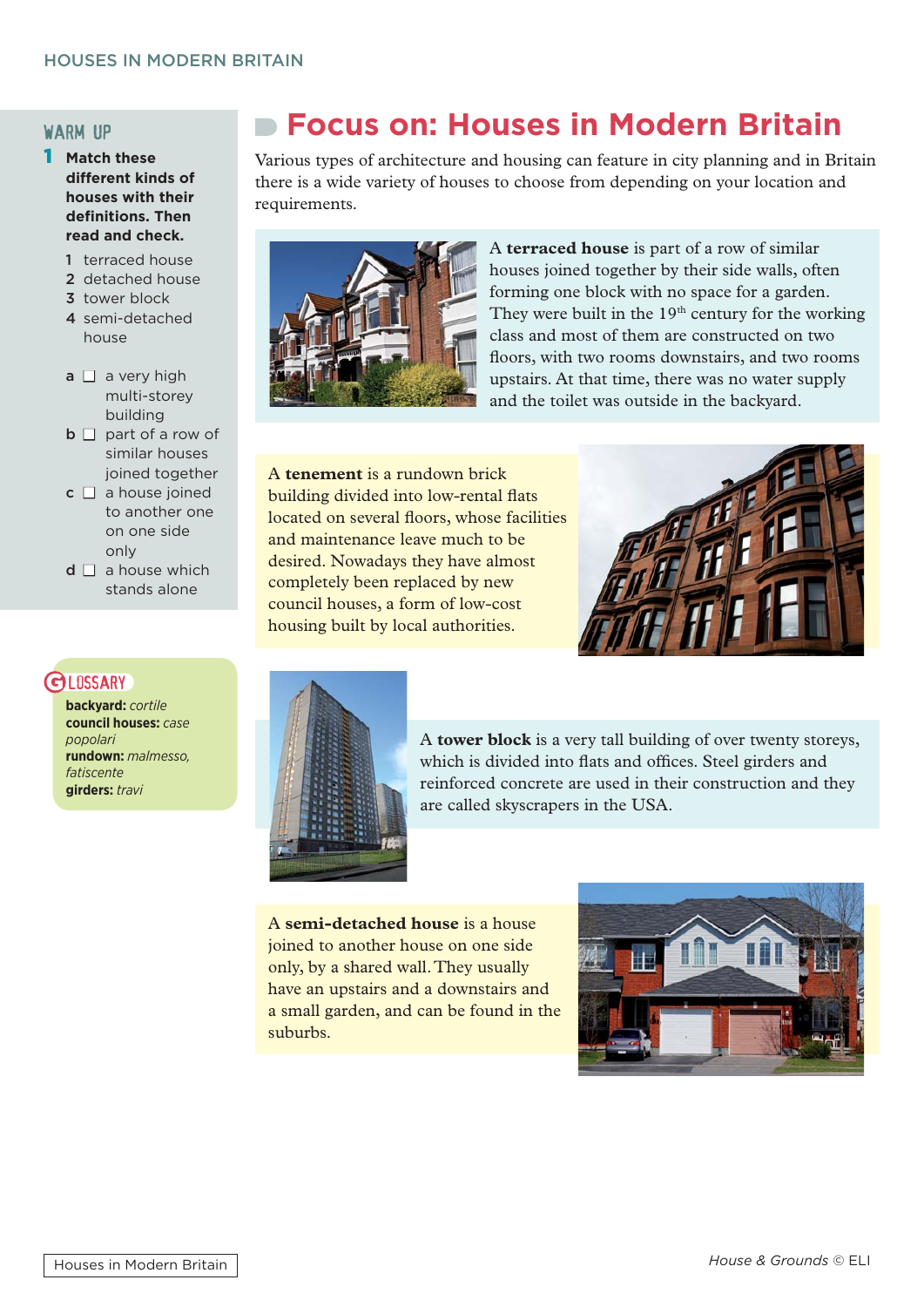### HOUSES IN MODERN BRITAIN



A **cottage** is a small house in the countryside. Traditional cottages had a thatched roof. Nowadays many cottages have been renovated and have become very fashionable on the property market.

A **detached house** is a house which stands alone with nothing on either side.

A garden usually surrounding the whole house keeps it separate from other houses in the street. They are mainly built in the residential areas of towns or cities.



reading comprehension 2 **PET Read the text and decide if the statements below are true (T) or (F). Then correct the false ones.**

- **T F** 1 Terraced buildings were built in the second half of the 20<sup>th</sup> century.  $\Box$ 
	- 2 Terraced houses each had their own water supply and indoor toilet.  $\Box$
	- 3 Terraced houses are built in rows.  $\Box$   $\Box$
	- 4 A tenement was usually built with bricks and had more than two floors.  $\Box$   $\Box$
	- 5 Tower blocks are built of steel girders and reinforced concrete.  $\Box$   $\Box$
	- 6 Semi-detached houses have four or more storeys.  $\Box$   $\Box$
	- 7 Semi-detached houses are usually built in the city centre.  $\Box$   $\Box$
	- 8 Detached houses are usually surrounded by a garden.  $\Box$
	- **9** Cottages are usually in the countryside.  $\Box$   $\Box$
	- 10 A cottage usually has a tiled roof.  $\Box$

### **VOCABULARY**

### 3 **Find the synonyms of the following words in the text.**

- 
- 1 several **1** several **5** dilapidated
- 2 assortment 6 outskirts
- 
- 4 room
- -
- 3 necessities **3 7** popular

Activities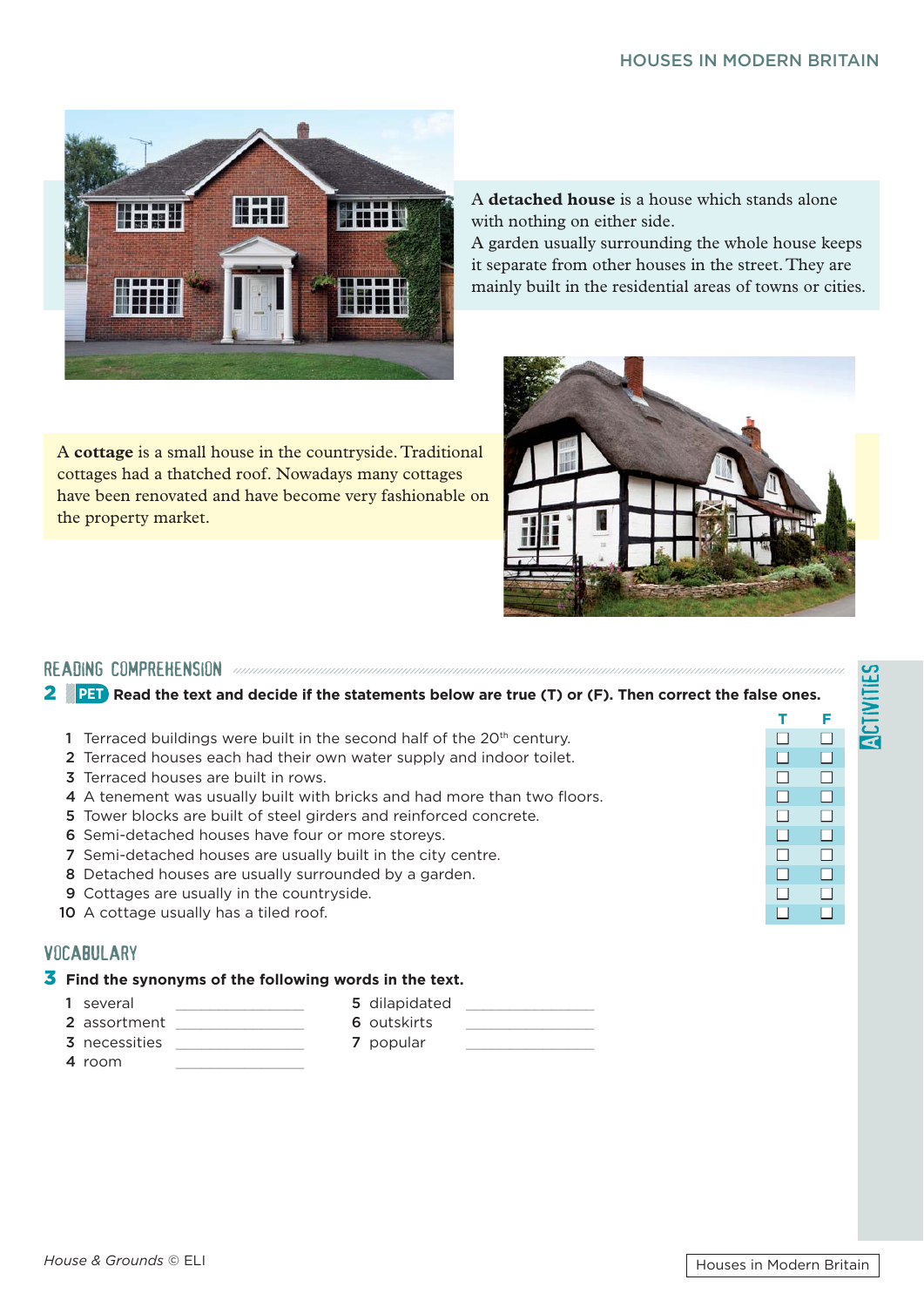#### warm up

1 **Think of the differences between Italian and British homes. What kind of different fl ooring is used? Do most people in Italy live in a flat or a house? And in Britain? Where do the Italians and the English usually keep their washing machines? What do each prefer when decorating: wallpaper or paint?**

## **GI DSSARY**

**glance:** *occhiata* **amenities:** *servizi* **appliances:**  *elettrodomestici* **demure:** *modesto* **kiln-fired tiles:** tegole in *cotto*

# **The Main Differences between American and British Houses**

At a glance you can see straight away that there are definite differences between American and British houses. This may be due to the raw building materials available in each country and because their economic potential is totally different. Various aspects can have an effect on the design of a house, but probably the greatest input comes from the culture of the country.



The USA is certainly one of the most powerful nations in the world, along with other oil producing countries, and this status is reflected in the grandeur of their homes which are equipped with all the amenities and appliances you can imagine. The British, on the other hand, are renowned all over the world for being more conservative, and consequently this is also reflected in the design of their homes which are simpler and more demure than American ones. American and British homes ultimately express the imagination of the person who designed them in the first place.





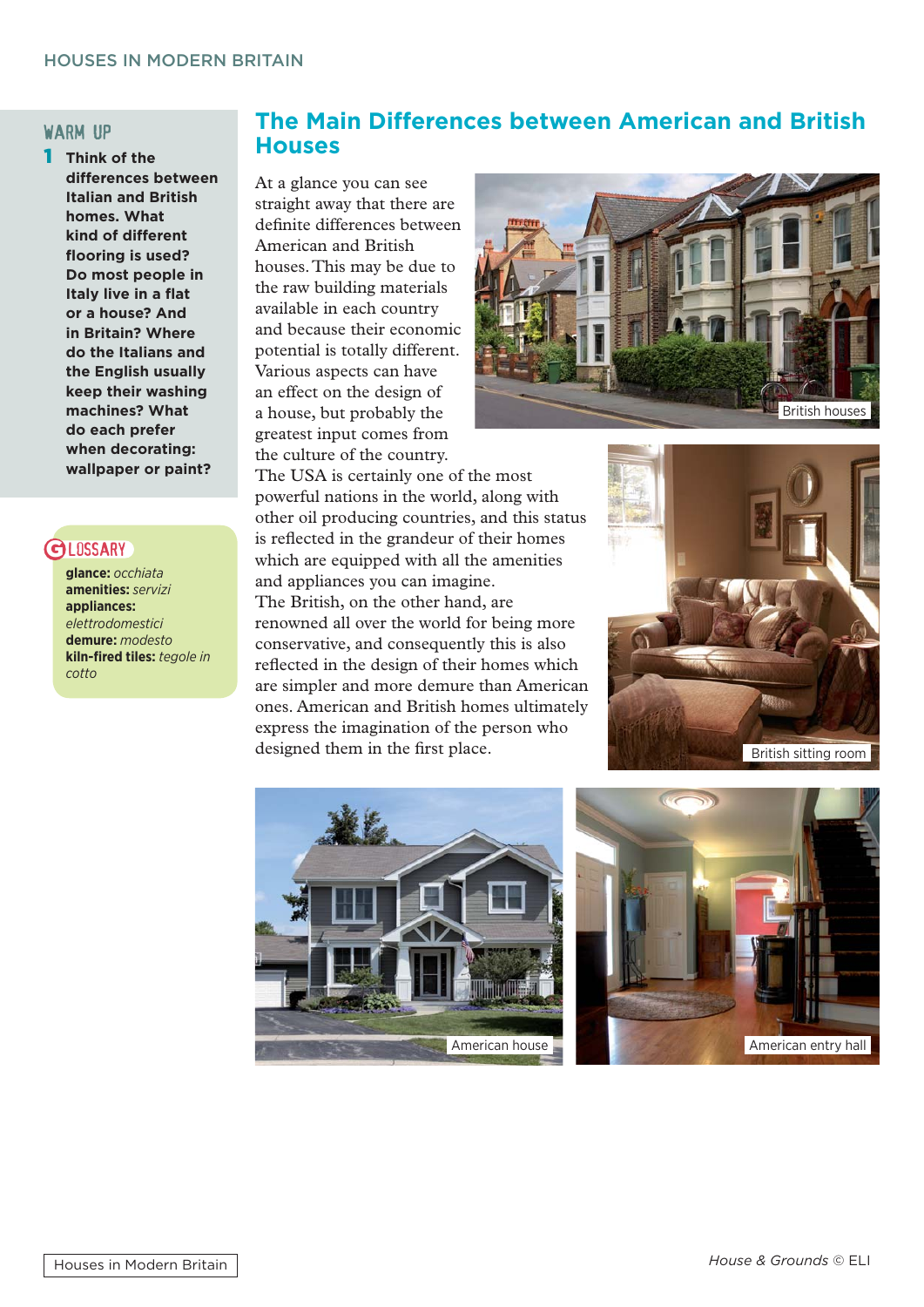Here is a summary of the main differences between the two types of homes.

| <b>Topic</b>                                                          | <b>British way</b>                                                             | <b>American way</b>                                                                                        |
|-----------------------------------------------------------------------|--------------------------------------------------------------------------------|------------------------------------------------------------------------------------------------------------|
| <b>Materials</b><br>$\cdot$ frame<br>• interior walls<br>$\cdot$ roof | • breeze blocks, mortar<br>• multi-layers of plaster<br>• kiln-fired tiles     | • wood, nails<br>• drywall<br>• shingles                                                                   |
| <b>Living space</b>                                                   | essential for efficiency                                                       | large for comfort                                                                                          |
| <b>Rooms</b>                                                          | reception area<br>dining area<br>lounge                                        | hall<br>mud room<br>dining room<br>laundry room<br>formal living room<br>family room                       |
| Garage                                                                | room for one car only                                                          | room for two cars<br>workbench                                                                             |
| <b>Amenities</b>                                                      | wardrobe<br>bath or tub<br>cooker and fridge<br>(taken with you if move house) | closets in bedrooms<br>large shower or Jacuzzi<br>lots of kitchen appliances (left there<br>if move house) |

#### READING COMPREHENSION *and comprehension comprehension comprehension comprehension comprehension comprehension*

#### 2 **PET Read the text and look at the table, then answer the following questions.**

- 1 Apart from cultural background, what other two aspects influence the American way of house building?
- 2 Describe what materials are used in the construction of British homes.
- 3 How do the public rooms in an American home differ from those in a British one?
- 4 When Americans move house what do they take away with them and what do they leave and how does this differ from British customs?

#### **VOCABULARY**

#### **3** Match these words or expressions from the text with their definitions.

- 
- 1 workbench **a**  $\Box$  building material shaped like a brick and made of ashes.
- 
- 
- 2 laundry room  $\mathbf{b} \square$  an area in the house where you can leave dirty or wet clothes and shoes. **3** shingles **c**  $\Box$  a mixture of lime or gypsum with sand and water, applied to walls and ceilings.
- 4 plaster **d**  $\Box$  thin, oblong pieces of wood or slate used to cover roofs.
- 
- **5** breeze blocks **e**  $\Box$  a sturdy table used by a craftsman for his work.
- 6 mud room  $\mathbf{f} \cap \mathbf{f}$  the room where clothes are washed and dried.

## $FXAM$  PRACTICE  $-$  WRITTEN EXAM

4 **A Write a short description of an American house, then one of a British home (150-200 words). Compare them, highlighting the differences and what characteristics they have in common if any, then explain which one you would like to live in and why.**

**Activities**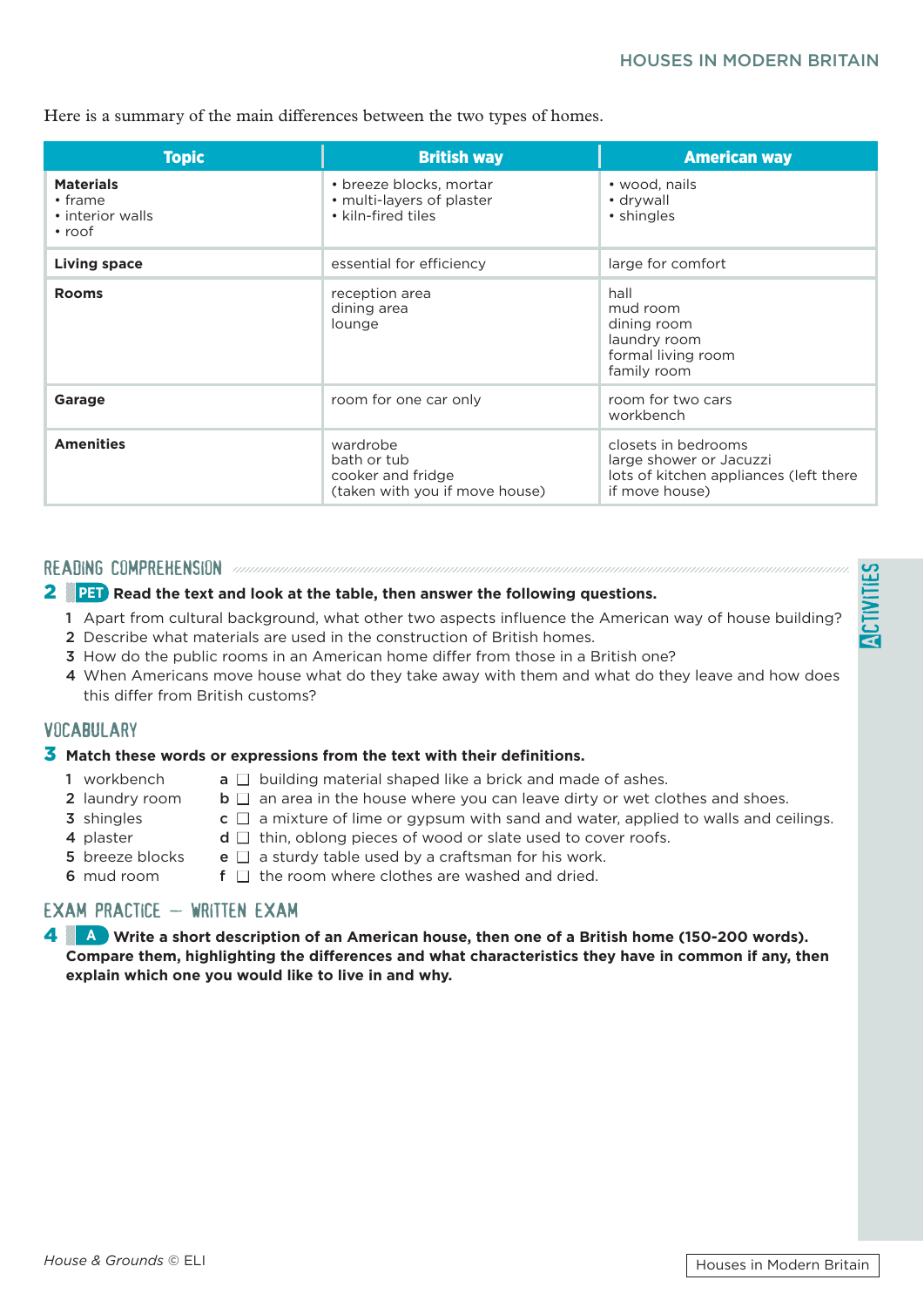#### warm up

- 1 **The following words or expressions may be used to describe life in the country. Match them to their opposites.**
	- 1 quiet
	- 2 fresh air
	- 3 boring
	- 4 isolated
	- 5 few career opportunities
	- 6 only local people
	- $a \Box$  cosmopolitan
	- $\Box$  **crowded**
	- $c \Box$  high employment rate
	- $d \square$  pollution
	- $e \Box$  exciting
	- $f \Box$  noisv

# **GLOSSARY**

**layouts:** *disposizioni* **at the rear:** *sul retro*

# **Poundbury and the Duchy of Cornwall**

Poundbury is a combined urban development of town houses, cottages, shops and light industries, designed for the Prince of Wales by architect Leon Krier, on the outskirts of the Dorset country town of Dorchester. The intended aim was to show how traditional architecture and modern town planning could be used to create a flourishing new community, where people could live and work in close proximity.



Poundbury has now become world famous as a model of urban planning. A major problem nowadays is how to satisfy the demand for more homes without destroying the countryside. Many cities, towns and villages are surrounded by spreading suburbs which have absolutely nothing in common with the heritage of the area where they are located. Over the last few years, several town planners have tried to change this trend by exploring different layouts, architectural styles and an effective combination of the use of structures and facilities. Poundbury is the latest project to challenge the current conventions of planning and development following this new trend.

The Duchy of Cornwall, a 600 year-old private estate was inherited by the Prince of Wales as Heir to the Throne and he is actively involved in improving the estate for future Dukes. The Prince of Wales' book *A Vision of Britain* published in 1989, re-examined many of the accepted rules of urban and rural planning and redefined development standards. Instead of segregating users, different types of property are mixed throughout Poundbury. Private and council housing are also intermixed and built to the same quality and design standards. Commercial buildings, from factories to offices, sit among residential areas, with shopping, community and leisure facilities. The street layout creates interesting spaces among the buildings and is a natural speed deterrent. Parking facilities and services are mostly confined to landscaped courtyards at the rear. The architect, using local and sometimes recycled materials, has drawn on the rich heritage of Dorset and in particular, on the attractive streets of Dorchester itself.

#### READING COMPREHENSION announcemental components

#### 2 **Read the text and answer the following questions.**

- 1 Have private and council houses been built separately in Poundbury?
- 2 What's one of the most important issues to be dealt with in town planning nowadays?
- 3 Why in your opinion has Poundbury become world famous?
- 4 Do you agree with the idea of satisfying the increasing demand for new houses without destroying the countryside? Why?
- 5 What do you think about using local and recycled materials for house building?

#### **WRITING**

3 **FCE You see this announcement about a competition in your local newspaper: 'Our Local Community is in need of change! Tell us how your community should be improved and we will print the best article.' Write your article (120-180 words).**

**Activities**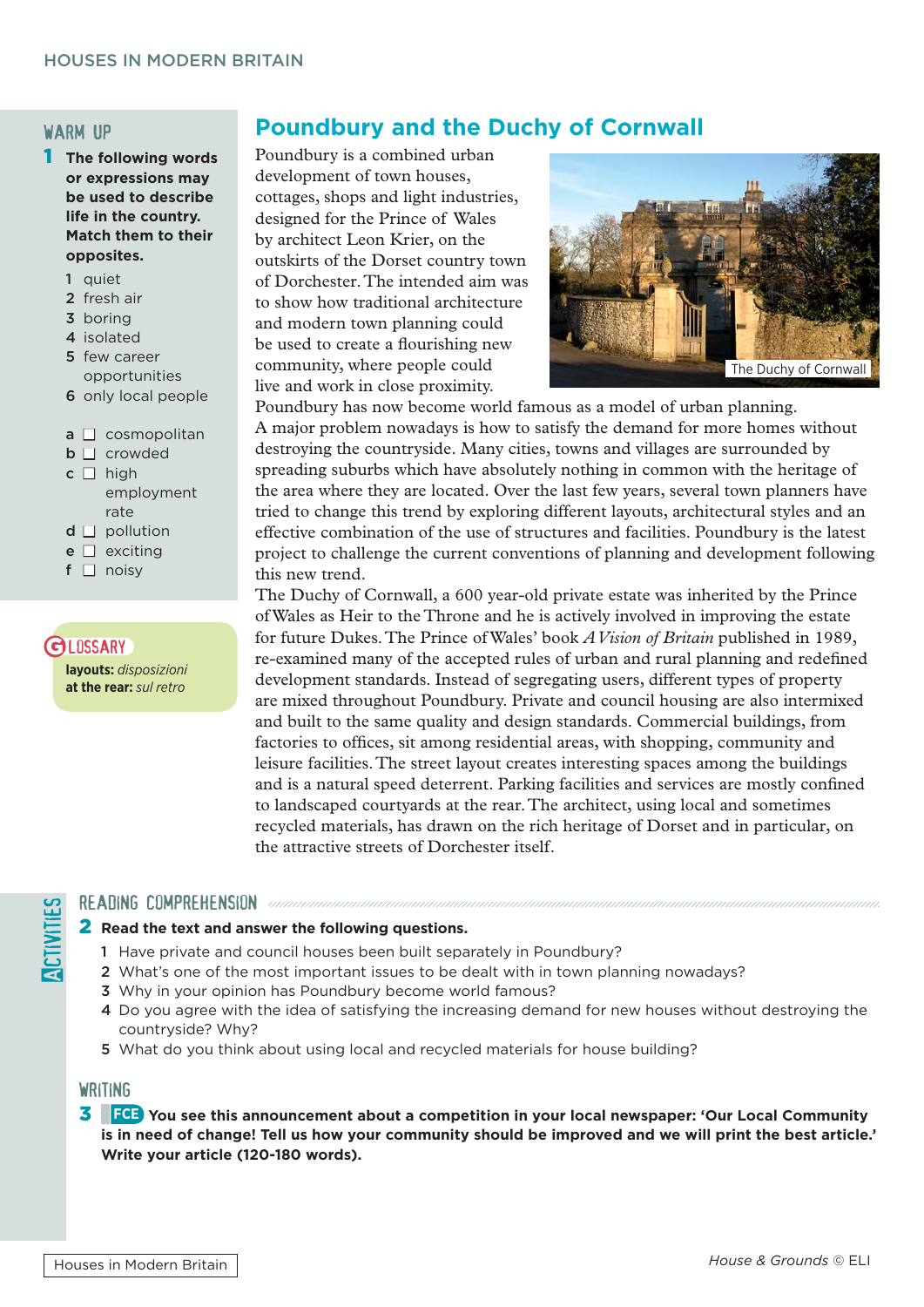# **The Poundbury Master Plan**  GLOSSARY

Dorset is a county full of history and natural beauty.

The Duchy of Cornwall has owned land here since 1342, and like many towns in the southwest, Dorchester has gradually expanded, although it is still one of the smallest county towns in England. The Prince of Wales was determined



to make Poundbury an urban, rather than suburban extension to the existing town, by meeting the demands of the  $21<sup>st</sup>$  century and at the same time maintaining past traditions.

In 1988 The Prince of Wales appointed the architect and urban planner Leon Krier to prepare the overall development concept. Krier is well known in Europe and America for his excellent traditional urban design. This time the challenge was to create an independent new extension to the town within the context of traditional Dorset architecture. In 1989, the Master Plan was presented at the Planning Weekend attended by the Prince of Wales. It divided Poundbury into four distinctive quarters and construction of the first phase was started in October 1993. Each quarter includes traditional characteristics of the English townscape and many houses are situated in mews, lanes, squares and courtyards which all relate to each other and create interesting spaces.

Poundbury is not just about architecture. It is a high density urban area which is also an attractive, modern and pleasant place to live, work, shop and play in. Emphasis is placed on the quality of design and materials, landscaping, and attention to detail. A feature of Britain's industrial past was that factories were traditionally located far from housing, whereas nowadays the service sector and high technology industries provide much of the employment in Dorset, which can happily co-exist with residential areas, thus reducing work travel time.

People come first in Poundbury, where creating a thriving community is the number one priority. Poundbury architecture is unashamedly traditional and takes full advantage of local Dorset materials like stone and slate. Larger commercial centres are to be found on the edge of town for easy access and are designed to create a kind of perimeter which conceals car parks and any unsightly equipment. Council houses count for 20% of the total housing in Poundbury which has adopted the unique policy of making them the same as private houses so that they mingle perfectly in the same area. Landscaped courtyards provide parking space as well as playrooms and workshops, which satisfy the demand for flexible living arrangements and allow people to work from home. Poundbury demonstrates that it is possible to build high quality, traditional housing at affordable prices, and provide new factory and office premises at competitive terms within the context of a completely different urban design.

**townscape:** *paesaggio urbano* **mews:** *antiche scuderie* **lanes:** *vicoli* **thriving:** *prospera, fi orente* **slate:** *ardesia* **unashamedly:** *senza vergogna* **premises:** *locali*

# **M ORE ABOUT...**

A **'duchy'** is a territory ruled by a duke or duchess. There are two royal duchies in England, the Duchy of Lancaster and the Duchy of Cornwall. The Duchy of Lancaster belongs to the sovereign whilst the Duchy of Cornwall belongs to the sovereign's heir, Charles, Prince of Wales.